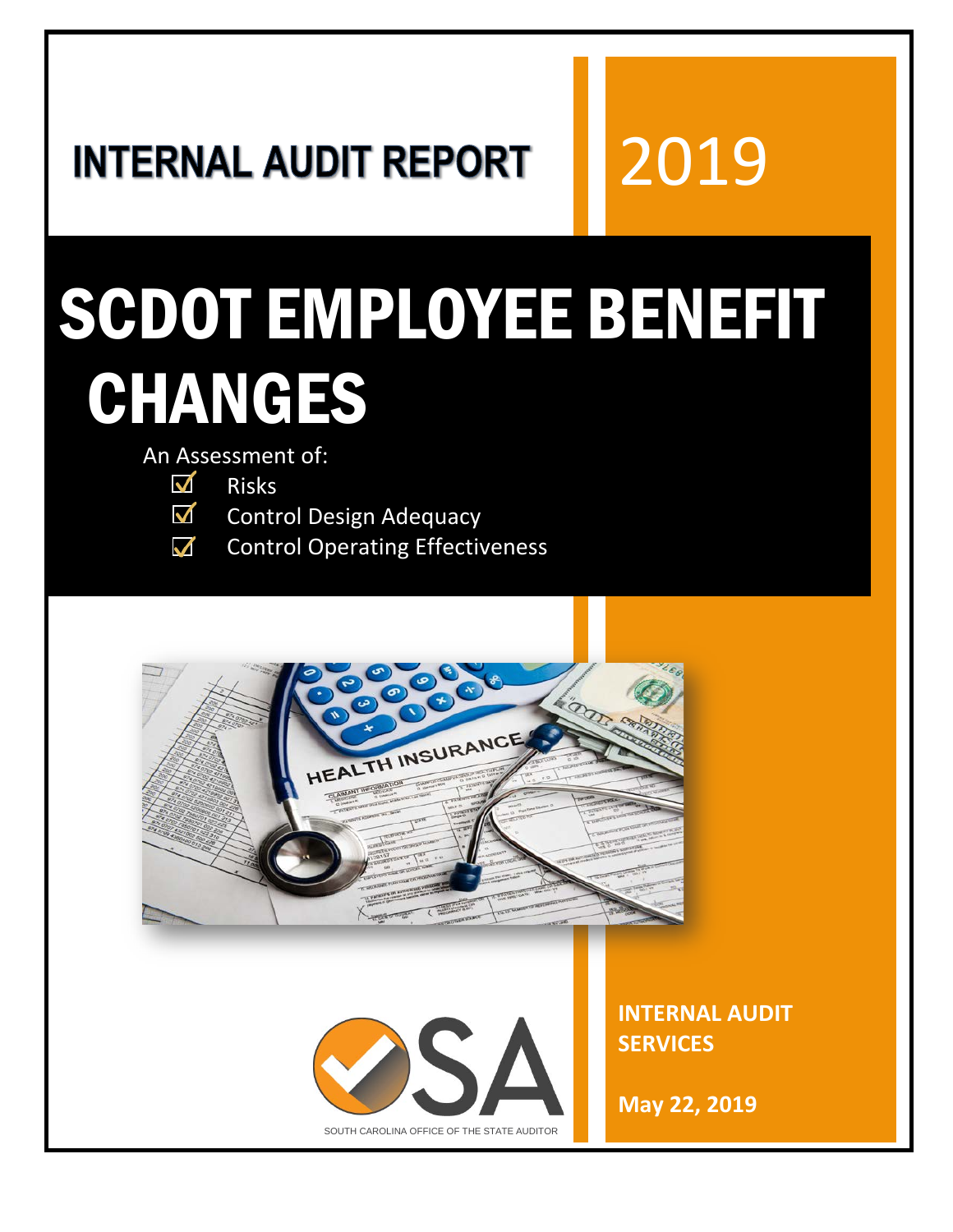## **EXECUTIVE SUMMARY**

 **EMPLOYEE BENEFIT CHANGES**

#### **OBJECTIVE:**

To determine whether internal controls are adequately designed and operating effectively for providing reasonable assurance that:

- 1. Employee benefit change transactions are processed accurately and timely and
- 2. The accumulator report used to detect benefit change errors is reconciled monthly to minimize accumulated benefit underpayments.

#### **BACKGROUND:**

After the second payroll run of each month, the Public Employee Benefit Authority (PEBA) produces an accumulator report. This report is available to download and lists individual employees and dollar amounts where expected premium deductions for elected benefits does not match the actual SCEIS (South Carolina Enterprise Information System) deductions. Prior to May 2016, SCDOT did not have a process to review and clear discrepancies. At the end of fiscal year 2017, PEBA requested payment from SCDOT for an accumulated variance of approximately \$450,000, which SCDOT paid. To reduce the amount of such payments in the future, the Agency assigned a dedicated employee to review and clear entries. The outstanding variance dropped to approximately \$10,000 at the end of fiscal 2018, with the same balance projected for fiscal 2019.

#### **OBSERVATIONS ON INTERNAL CONTROLS:**

None

Continued on next page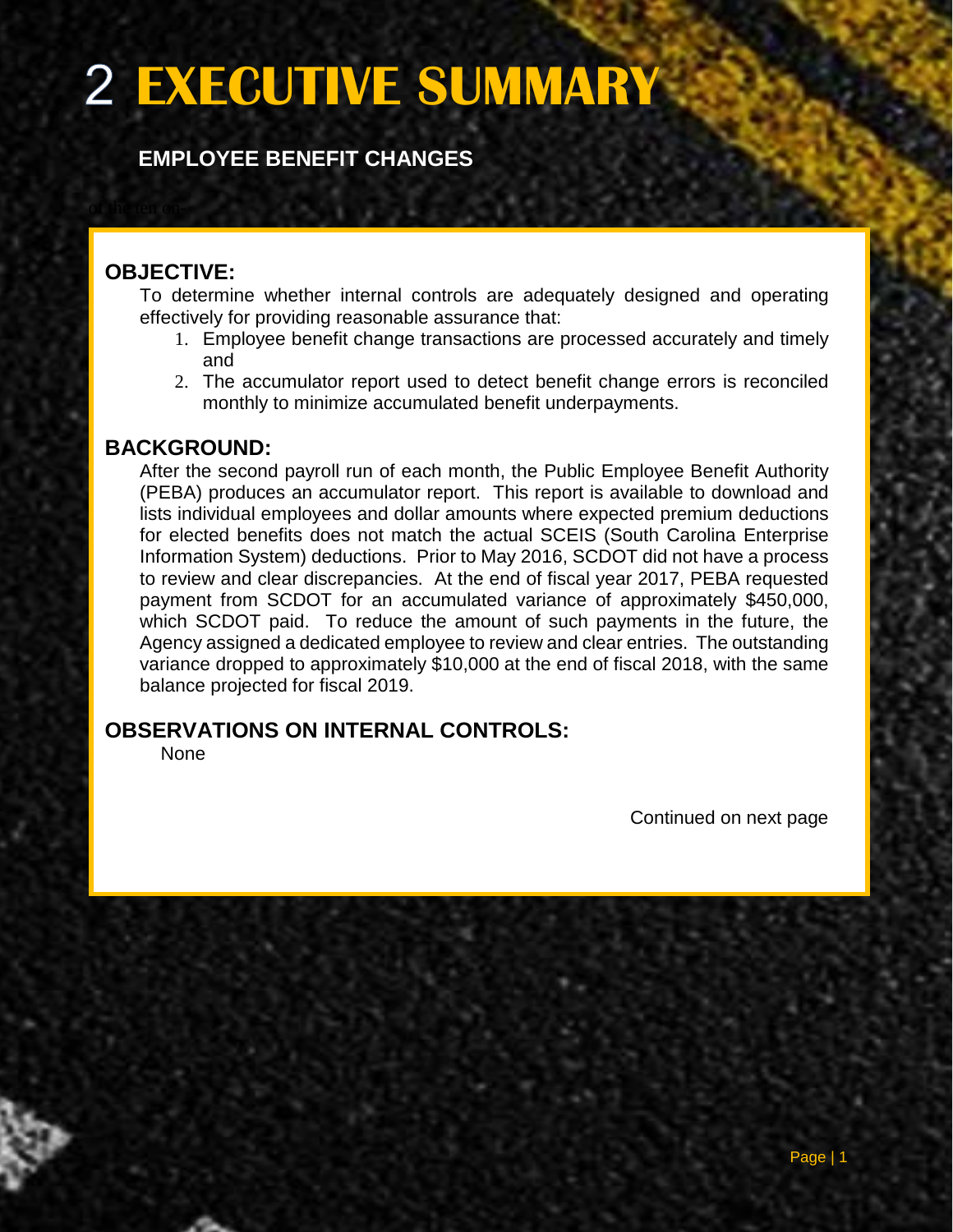### **EXECUTIVE SUMMARY continued**

#### **PERFORMANCE OPPORTUNITIES:**

#### **1. Quality Assurance**

*Opportunity:* Keying errors and missing documentation could go undetected until the staff review of the accumulator report takes place after month end. The Human Resources Division (HR) should establish a quality assurance review process to verify that key benefit information was entered into the data system correctly.

(See detailed Performance Opportunity 5.1 on page 10)

#### **2. Timely Processing**

*Opportunity:* The accumulator report is an effective detective control but includes a large number of entries that make the reconciliation time-consuming and prone to errors. The Operations, Benefits and Payroll divisions within HR should meet to discuss key processing dates and system lock out periods. In order to meet specific dates, all processing divisions should establish goals. The divisions should communicate instances where deadlines cannot be met.

(See detailed Performance Opportunity 5.2 on page 11)

#### **3. Information Sharing and Communication**

*Opportunity:* The Operations, Benefits, and Payroll divisions operate independently of each other but the action or inaction of each division may negatively impact the others if there is not mutual awareness. Periodic team meetings should be scheduled to share information, discuss risks and challenges, and brainstorm process improvements.

(See detailed Performance Opportunity 5.3 on page 12)

**Management Action Plans are included in Section 5 following each detailed Performance Opportunity as referenced above.**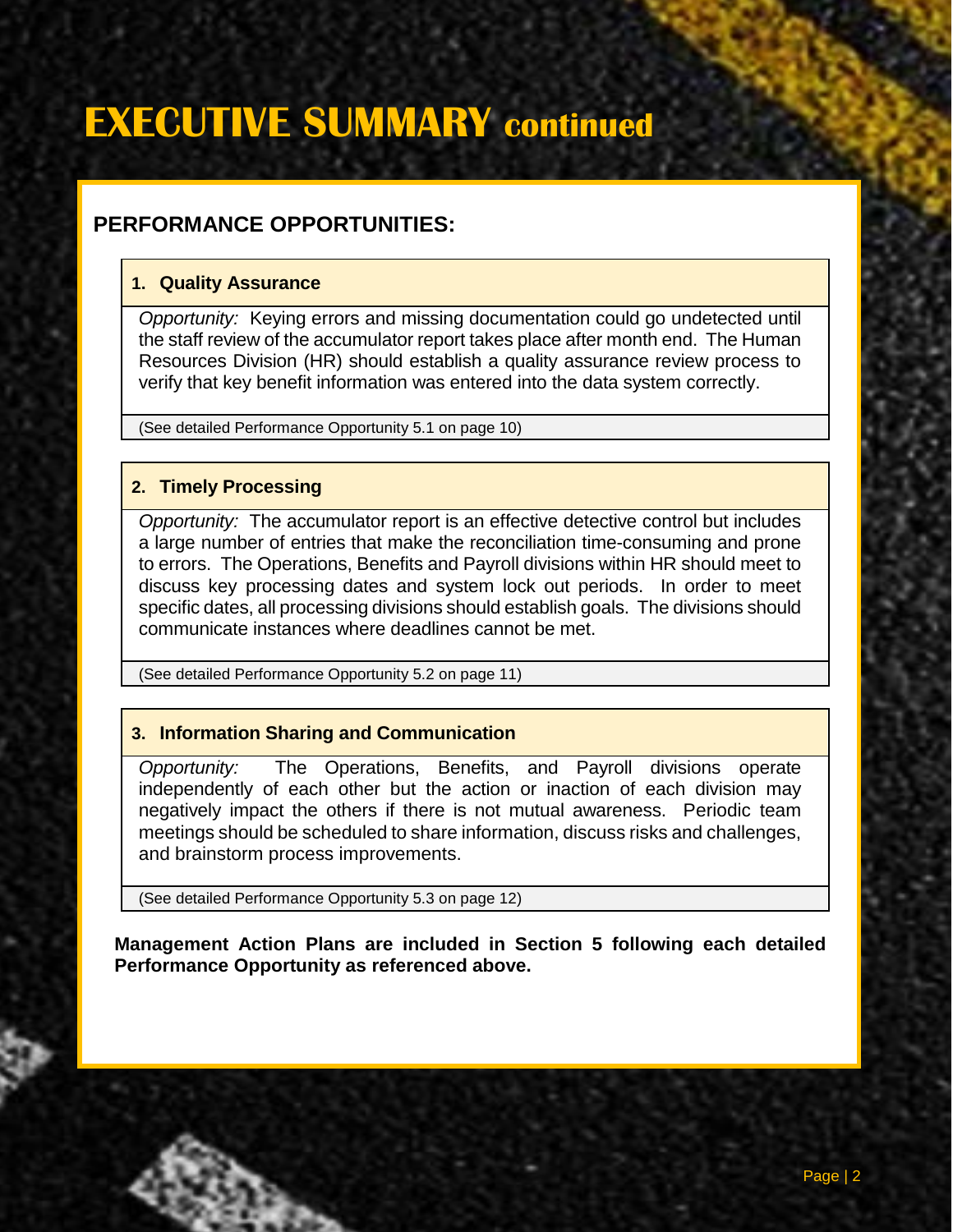### **ONTENTS**

|                |                                  |                                       | Page           |
|----------------|----------------------------------|---------------------------------------|----------------|
| 1              |                                  | <b>Executive Summary</b>              | 1              |
| $\overline{2}$ | Foreword                         |                                       | $\overline{4}$ |
| 3              | <b>Internal Auditor's Report</b> |                                       | 5              |
| 4              |                                  | <b>Engagement Overview</b>            |                |
|                | 4.1                              | Background                            | 6              |
|                | 4.2                              | Objectives                            | 6              |
|                | 4.3                              | Scope                                 | $\overline{7}$ |
|                | 4.4                              | Methodology                           | $\overline{7}$ |
|                | 4.5                              | Conclusion                            | 8              |
|                | 4.6                              | Development of Management Action      |                |
|                |                                  | Plans                                 | 8              |
| 5              |                                  | <b>Performance Opportunities</b>      |                |
|                | 5.1                              | <b>Quality Assurance</b>              | 9              |
|                | 5.2                              | <b>Timely Processing</b>              | 10             |
|                | 5.3                              | Information Sharing and Communication | 11             |
|                | <b>Appendix A</b>                | <b>Process Descriptions</b>           | 12             |
|                | <b>Appendix B</b>                | <b>Risk Scoring Matrix</b>            | 13             |
|                | <b>Appendix C</b>                | <b>Risk Appetite</b>                  | 14             |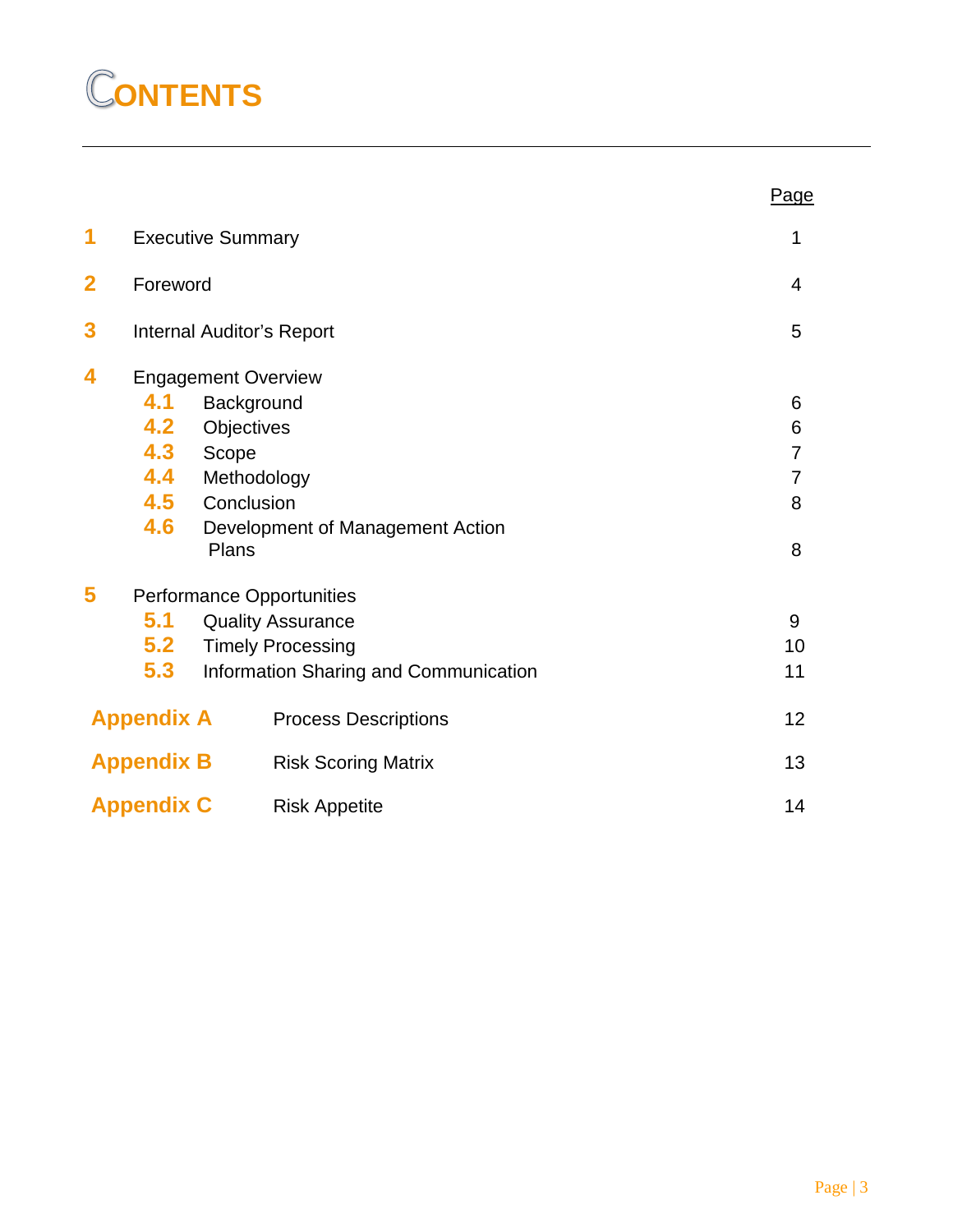### **FOREWORD**

#### **AUTHORIZATION**

The South Carolina Office of the State Auditor established the Internal Audit Services division (IAS) pursuant to SC Code Section 57-1-360 as revised by Act 275 of the 2016 legislative session. IAS is an independent, objective assurance and consulting function designed to add value and improve the operations of the South Carolina Department of Transportation (SCDOT). IAS helps SCDOT to achieve its objectives by bringing a systematic, disciplined approach to evaluating the effectiveness of risk management, internal control, and governance processes and by advising on best practices.

#### **STATEMENT OF INDEPENDENCE**

To ensure independence, IAS reports administratively and functionally to the State Auditor while working collaboratively with SCDOT leadership in developing an audit plan that appropriately aligns with SCDOT's mission and business objectives and reflects business risks and other priorities.

#### **REPORT DISTRIBUTION**

This report is intended for the information and use of the SCDOT Commission, SCDOT leadership, the Chairman of the Senate Transportation Committee, the Chairman of the Senate Finance Committee, the Chairman of the House of Representatives Education and Public Works Committee, and the Chairman of the House of Representatives Ways and Means Committee. However, this report is a matter of public record and its distribution is not limited.

#### **PERFORMED BY REVIEWED BY**

Beth Adkins, CIA, CFE Wayne Sams, CPA

Internal Audit Manager **Director of Internal Audit Services** 

#### **ACKNOWLEDGEMENT**

We wish to thank members of management and staff in the Human Resource and Payroll divisions for their cooperation in sharing their knowledge and experience and developing actions to improve internal control and enhance operating performance.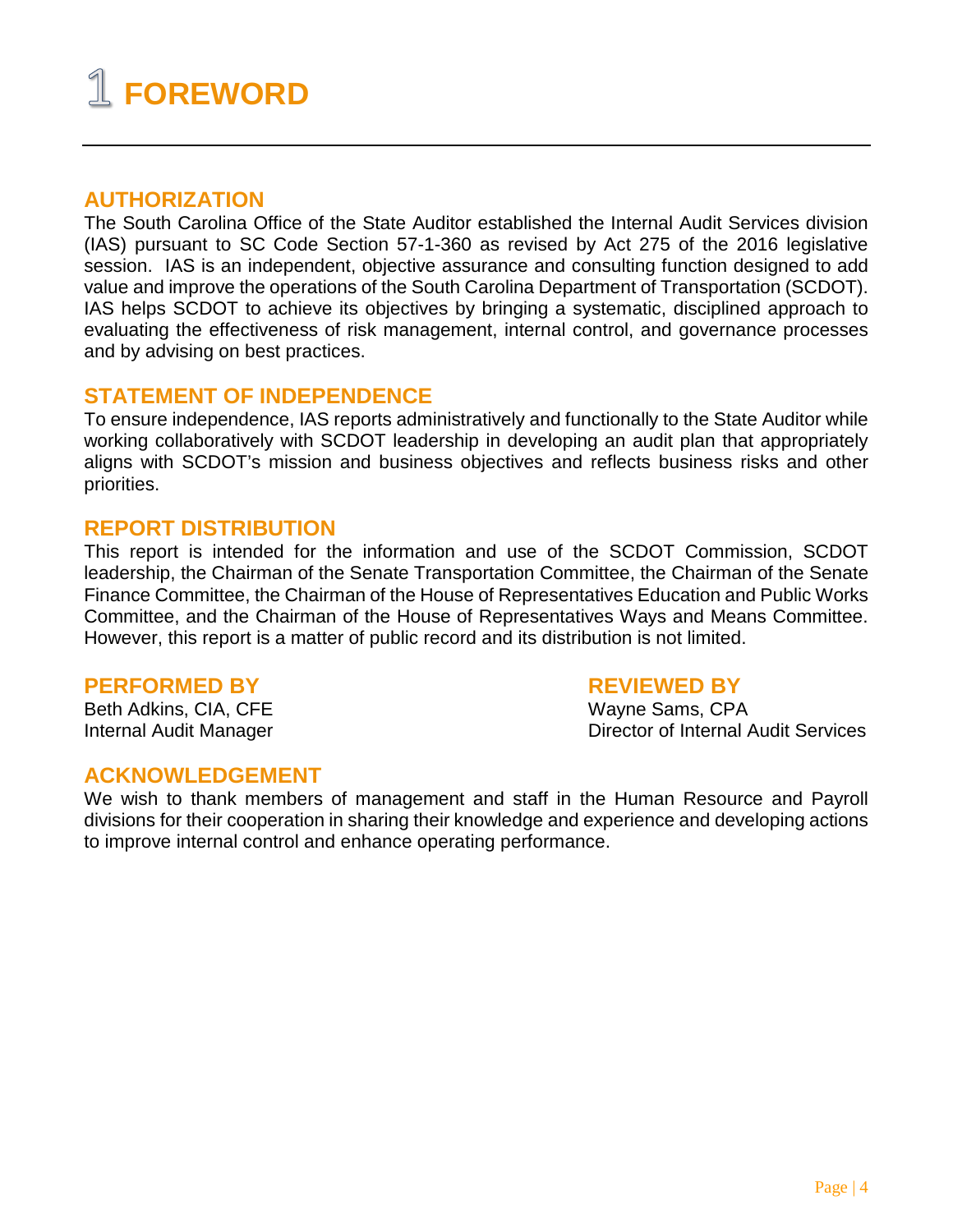



May 22, 2019

Ms. Christy A. Hall, Secretary of Transportation and Members of the Commission South Carolina Department of Transportation Columbia, South Carolina

We have completed a risk and control assessment of the South Carolina Department of Transportation's (SCDOT's) Employee Benefits Changes Activity. The objective of this assessment was to contribute to the improvement of risk management by evaluating SCDOT's exposure to risks and the controls designed by Management to manage those risks. Our engagement included two aspects:

- Facilitation of Management's assessment of risks associated with processing employees' benefit changes
- Independent assessment of the design and effectiveness of internal controls to manage identified risks of the activity

We planned and performed the engagement with due professional care in order to obtain sufficient, appropriate evidence to provide a reasonable basis for our conclusions. We determined internal controls are adequately designed and are operating effectively. We noted no internal control observations.

While our engagement was primarily focused on risk management, we have identified other matters that may represent opportunities for cost savings, revenue enhancement, process improvement, strengthened control environment, or more effective performance. These matters are detailed in the *Performance Opportunities* section on page 9.

George & Kennedy, II

George L. Kennedy, III, CPA State Auditor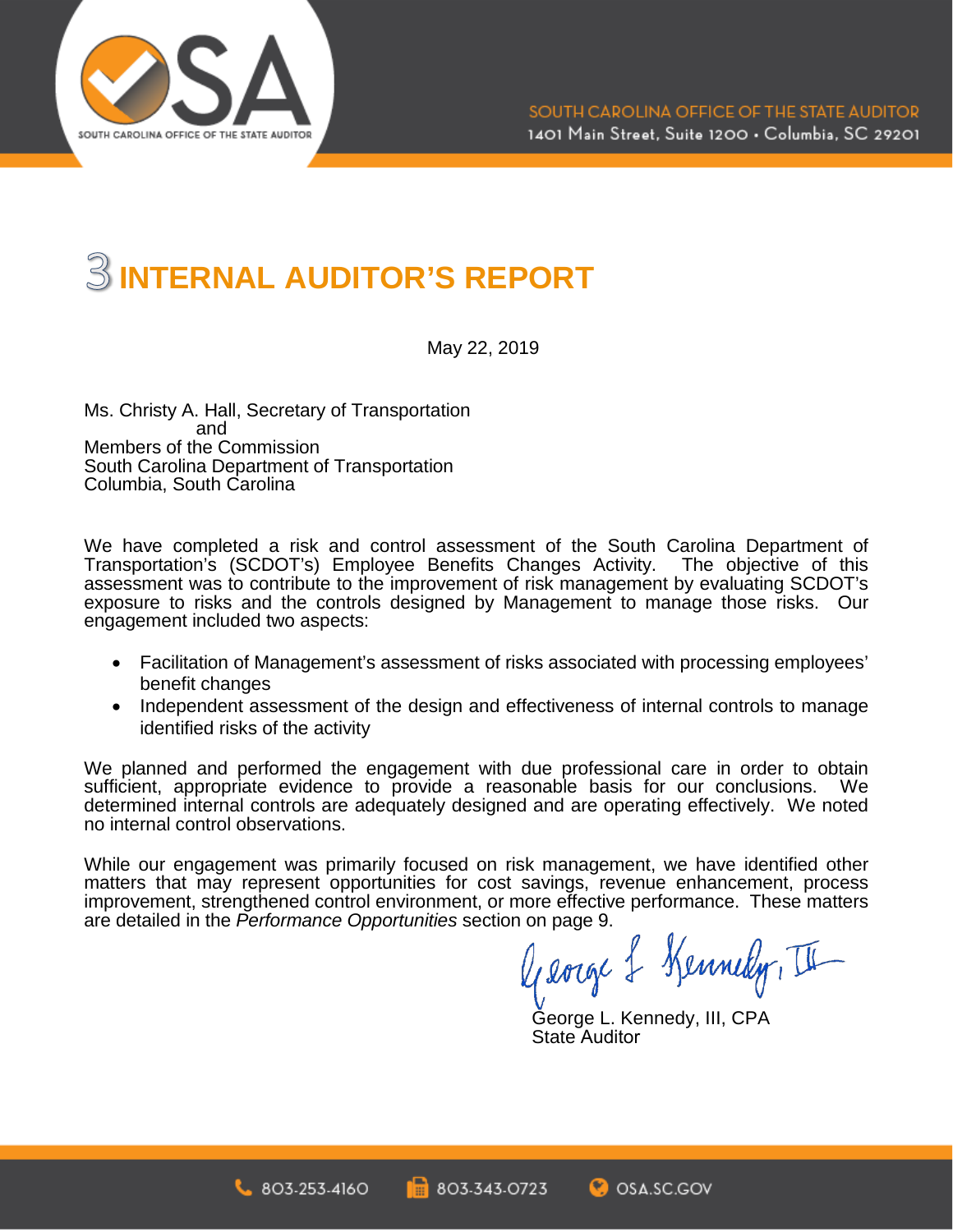### **ENGAGEMENT OVERVIEW**

#### **A.1 BACKGROUND**

When employees elect benefits, SCDOT staff key the information into the Public Employee Benefit Authority's (PEBA) Employer Benefits System portal. Each morning, PEBA sends a file to SCEIS (South Carolina Enterprise Information System) that includes changes, additions or terminations to employee benefit elections. Once a SCEIS employee reviews the file, it is uploaded into the SCEIS reporting system.

After the second payroll run of each month, PEBA produces an accumulator report that is available for agencies to download from PEBA's website. This report lists individual employees and dollar amounts where the expected premium deductions for elected benefits does not match

the actual SCEIS deductions. Variances are listed by type of deduction (medical, dental, vision, etc.) and also by employee cost share and employer cost share. SCDOT staff research and clear the variances, if possible, via a SCEIS helpdesk ticket.

Prior to May 2016, SCDOT did not have a process to review and clear discrepancies. At the end of fiscal year 2017, PEBA requested payment from SCDOT for an accumulated variance of approximately \$450,000, which SCDOT



paid. While it is not uncommon for State agencies to have variances, the differences are not typically that large. To reduce the amount of such payments in future years, the Agency assigned a dedicated employee within the payroll function to review and clear entries. Additionally, the payroll function was transferred to the Human Resources Division (HR). The Benefits and Operations Departments within HR were also assigned roles in this process. With these changes, we noted that the outstanding variance dropped significantly to approximately \$10,000 at the end of fiscal year 2018, with the same balance projected for fiscal year end 2019. Such balances are typical of other State agencies.

#### **OBJECTIVES**

Management's objective with employee benefit changes is to ensure that transactions are accurate and timely and the accumulator report is reconciled monthly to reduce the financial risk exposure for SCDOT. Our objective was to facilitate management's assessment of risks that threaten the achievement of its objectives and to assess the effectiveness of controls designed to manage those risks to an acceptable level.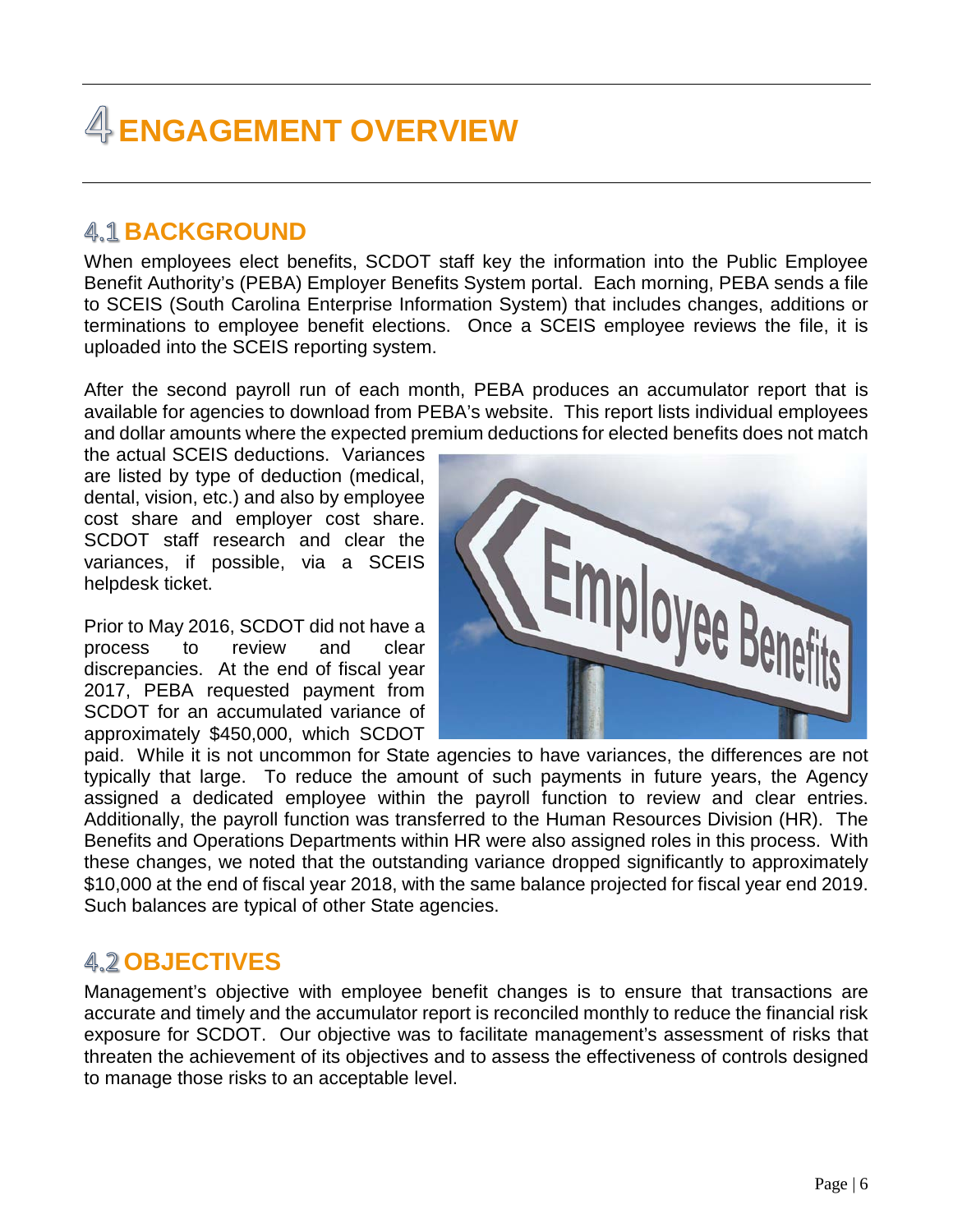#### **4.3 SCOPE**

The change in benefits activity is composed of the following six processes which are described in Appendix A:

|                | <b>Process</b>                                   | <b>Responsible Division(s)</b><br>within HR |  |
|----------------|--------------------------------------------------|---------------------------------------------|--|
| 1              | Onboarding                                       | <b>Benefits</b>                             |  |
| $\overline{2}$ | <b>Change of Life Status</b>                     | <b>Benefits</b>                             |  |
| 3              | Open enrollment                                  | <b>Benefits</b>                             |  |
| $\overline{4}$ | Termination of Benefits (Employee<br>Terminated) | <b>Operations/Benefits</b>                  |  |
| 5              | Termination of Benefits (Death)                  | <b>Operations/Benefits</b>                  |  |
| 6              | Leave Without Pay                                | <b>Benefits</b>                             |  |

#### **METHODOLOGY**

For the processes included in the engagement scope, we performed the following procedures:

- 1. We facilitated Management's completion of a process outline that documented the steps in the process and the individuals responsible for those steps.
- 2. We facilitated Management's completion of a risk and control matrix used to:
	- a. Identify risks which threaten process objectives;
	- b. Score the risks as to their consequence and likelihood of occurrence using the risk matrix in Appendix B;
	- c. Determine if controls are adequately designed to manage the risks to within the Agency's risk appetite; and
	- d. Propose design improvements to controls when risks are not managed to within the Agency's risk appetite.

As shown on the Risk Scoring Matrix in Appendix B, risk significance is rated on a scale of 1 (lowest) to 25 (highest) and is the product of the risk consequence score (1 to 5) multiplied by the risk likelihood score (1 to 5). Risk appetite is the amount of risk exposure Management is willing to accept in pursuit of its objectives. Executive Management has set various risk appetites by risk type as shown in Appendix C. Risks scoring below Management's risk appetite require no further risk management. Controls determined to be inadequate in design or ineffective in operation result in risk exposure to the Agency if risk scores exceed risk appetite.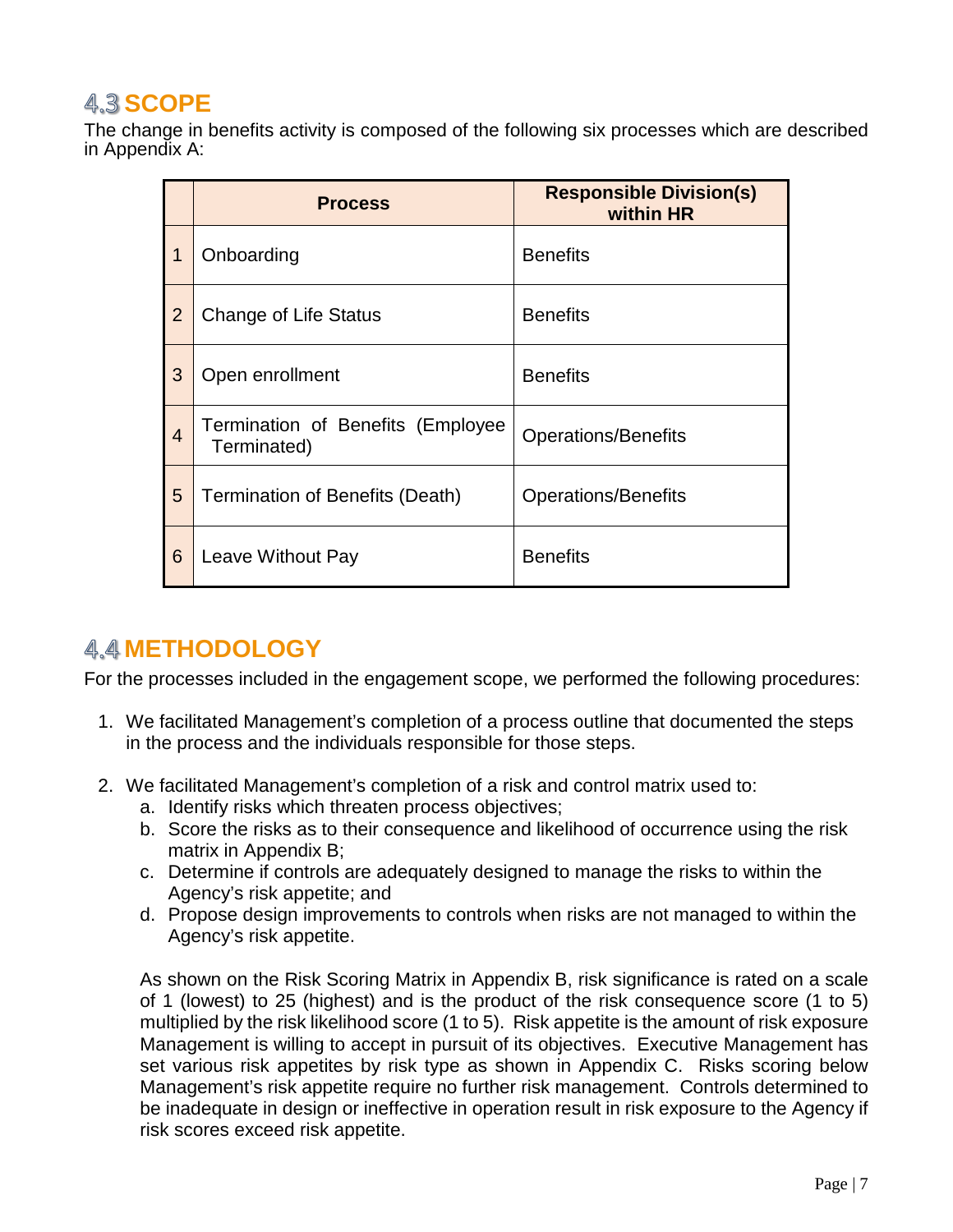- 3. We observed the discussion by key process owners and other subject matter experts performing the steps in procedure two above.
- 4. We evaluated Management's assessment to determine if it is reasonable and comprehensive.
- 5. We tested key controls for risks with inherent scores of 9 and above [scale of 1 (low) to 25 (high)] to determine if the controls are operating effectively. Testing may include inquiry, observation, inspection of documentation, and re-performance of process steps. We determined that the accumulator report is the primary control for detecting and preventing entry errors. Our testing therefore focused on the causes for entries appearing on the accumulator report. We selected report entries that included the following:
	- Employees who separated from SCDOT
	- Employees who did not separate from SCDOT
	- Entries that were deemed uncollectable
- 6. We developed, as needed, observations based on the assessments of controls which are not adequately designed and/or operating effectively.
- 7. We collaborated with Management to develop action plans to improve control design and/or operating effectiveness.
- 8. We collaborated with Management to identify opportunities and develop action plans for improving performance.

#### **4.5 CONCLUSION**

In our opinion, based on the testing performed, the revised processes to reduce the large benefit variance payments are working as intended and the accumulator report is an effective detective control. We noted that the accumulator report includes a large number of entries that makes the reconciliation time-consuming and prone to error. We therefore identified opportunities that could reduce the number of entries thereby promoting the control's ongoing success.

#### **DEVELOPMENT OF MANAGEMENT ACTION PLANS**

We will follow up with Management on the implementation of the proposed actions on an ongoing basis to ensure they are effectively and timely implemented. We will provide the Commission and Senior Management with periodic reports on the status of management action plans and whether those actions are effectively and timely implemented.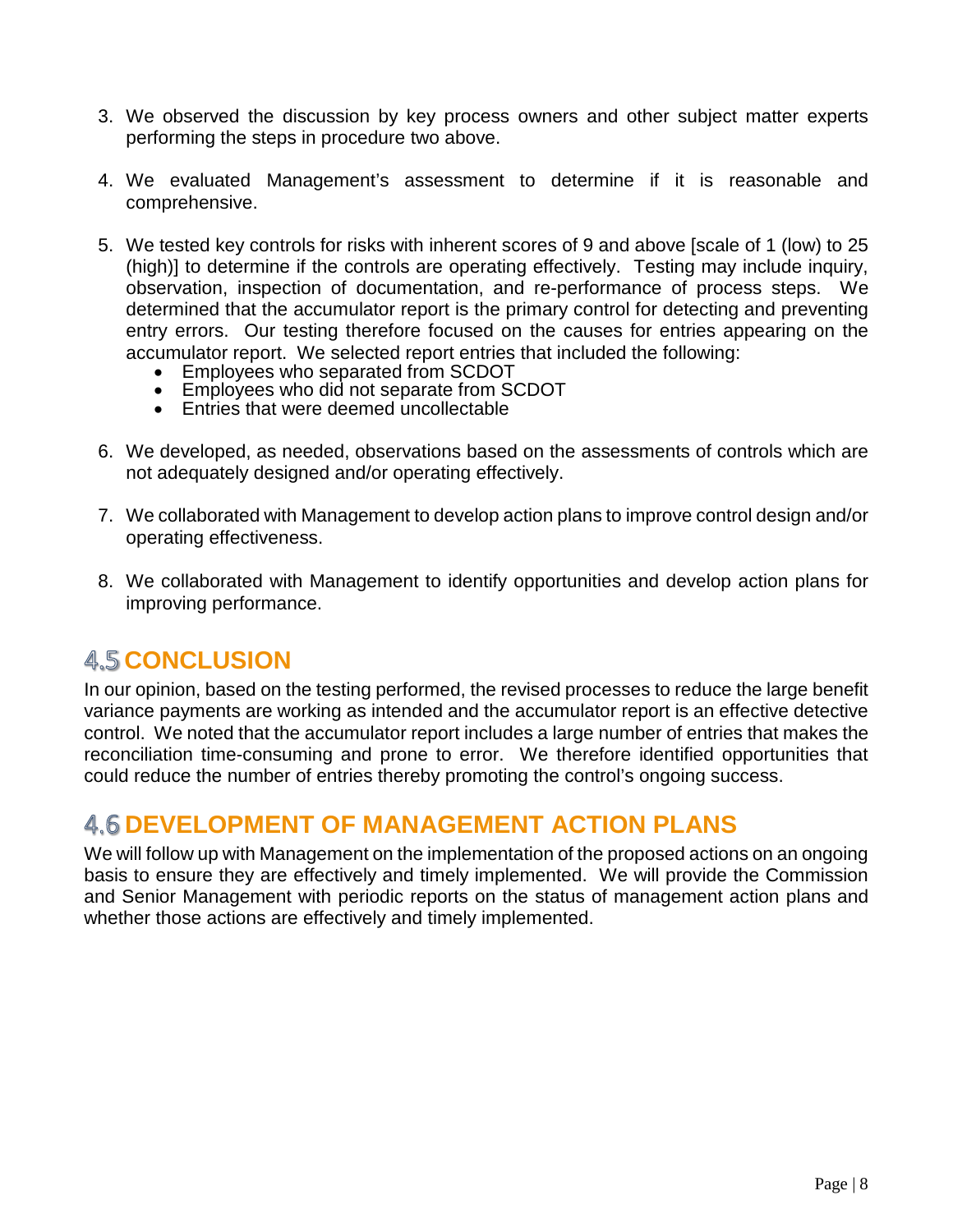### **5 PERFORMANCE OPPORTUNITIES**

While our engagement was primarily focused on risk management, we have identified other matters that represent opportunities for cost savings, revenue enhancement, process improvement, strengthened control environment, or more effective performance.

#### **Performance Opportunity 5.1 Quality Assurance**

**Processes Affected:** (See process descriptions in Appendix A on page referenced below) Process 1 – On Boarding, Change of Life Status, Open Enrollment or Leave without Pay (page 12)

Process 2 – Termination of Benefits (page 12)

**Keying errors and missing documentation could go undetected until the staff review of the accumulator report takes place after month end.** A quality assurance (QA) process could reduce the number of entries on the accumulator report that are caused by keying errors. The QA would help ensure:

- employee benefits are correct
- the necessary supporting documents are provided
- the appropriate premiums are being deducted from the employee's paycheck

**Recommendation:** We recommend that HR establish a QA process to verify that key information was entered correctly. This could be a checklist completed by someone independent from the employee who keyed the information. In addition, the HR-1 Human Resources Separation Form, the HR-4 Leave Without Pay Form and any other form that would be applicable should be reviewed and updated to verify that all the necessary information was included on each form. A shared spreadsheet with "missing" or needed documents should also be developed.

#### **Management Action Plan (MAP) 5.1**

Benefits manager will develop a spreadsheet upon which benefits consultants will record all transactions with sufficient data to identify the employee, the action, the processing date, and whether the action will affect payroll deductions. This spreadsheet can be compared to the HR-1 and HR-4, as well as existing SCEIS reports to ensure data is accurately keyed. Combination of this spreadsheet, and the adoption of benefits e-forms based on existing HR-2 and HR-7, and implementation of a regular, weekly coordination meeting between the SCDOT Benefits Manager, Payroll Manager, and Operations Manager should be sufficient to reduce errors or omissions that will result in additions to the accumulator report.

| <b>MAP Owner:</b>      | <b>Benefits Manager</b> |
|------------------------|-------------------------|
| Division:              | Human Resources         |
| <b>Scheduled Date:</b> | July 1, 2019            |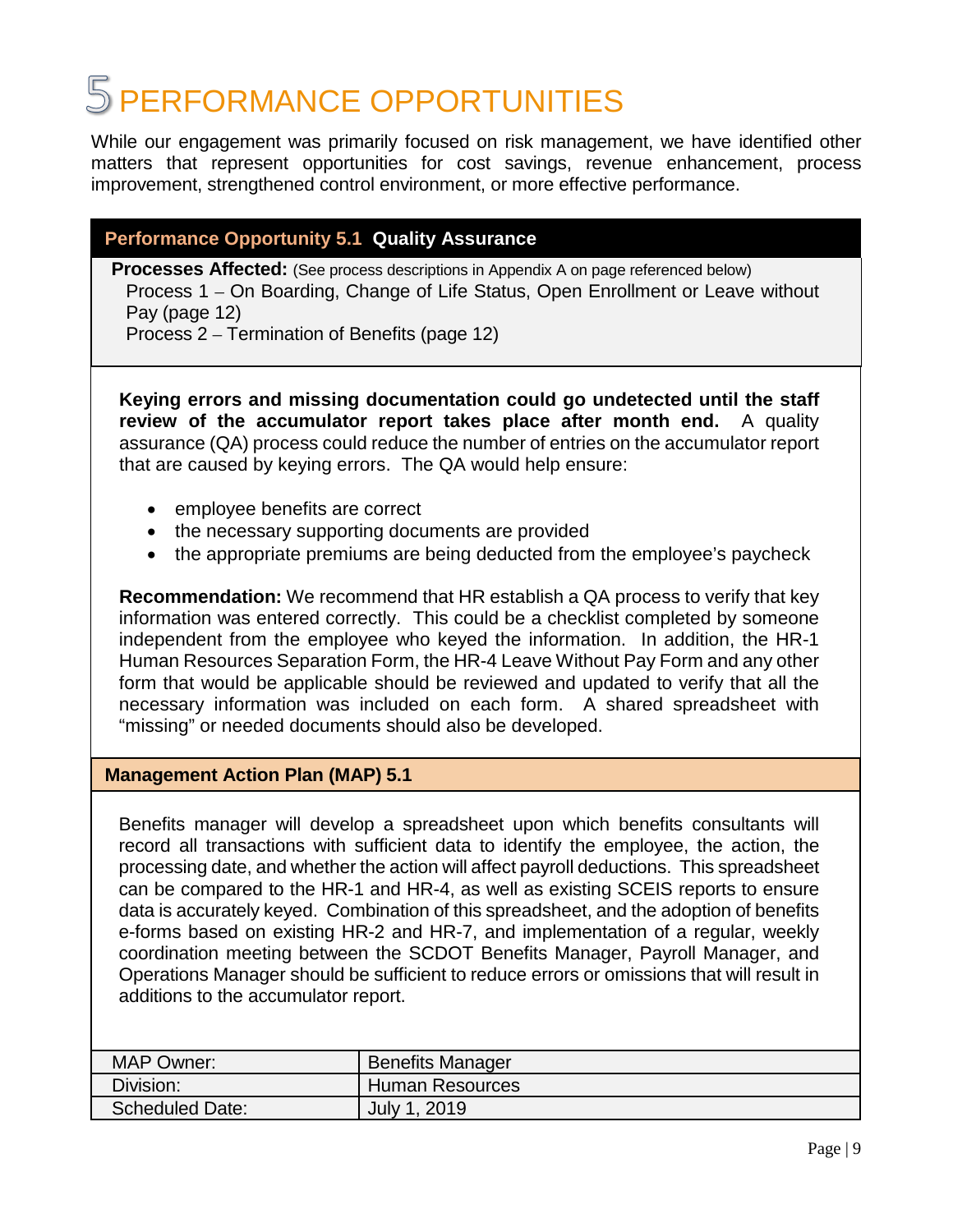#### **Performance Opportunity 5.2 Timely Processing**

**Processes Affected:** (See process descriptions in Appendix A on page referenced below) Process 1 – On Boarding, Change of Life Status, Open Enrollment or Leave without Pay (page 12)

Process 2 – Termination of Benefits (page 12)

**We determined that the accumulator report is an effective detective control but includes a large number of entries that make the reconciliation time-consuming and prone to errors.** There are numerous entries on the monthly accumulator report that could be avoided with more timely processing of approvals and keying of information that occur in multiple areas (districts, Operations Division, and Benefits Division). Analysis of documentation indicated that there is a wide range in the number of days between when a form requesting a change in benefits is received and when the required entries are completed. During our review, we noted instances where the DEA (District Engineering Administrator) approval, Operations Division data entry and Benefits Division data entry all happened on the same day or within two or three days. However, our review also noted instances where there were 30 days or more between transactions being processed.

**Recommendation:** Operations, Benefits and Payroll divisions should meet to discuss key processing dates and system lock out periods. Transactions are required to be keyed into the Employer Benefits System (EBS) by a specific date or they will appear on the accumulator report. In order to meet this specific date, all processing divisions should establish goals to meet that deadline. Divisions should communicate instances where deadlines cannot be met to aid the Payroll Division in clearing items from the accumulator report.

#### **Management Action Plan (MAP) 5.2**

The SCDOT Benefits Manager, Payroll Manager and Operations Manager will meet weekly to compare transactions, discuss issues, and identify topics for dissemination to their respective staffs.

| <b>MAP Owner:</b>      | Director of Human Resources |
|------------------------|-----------------------------|
| Division:              | Human Resources             |
| <b>Scheduled Date:</b> | June 3, 2019                |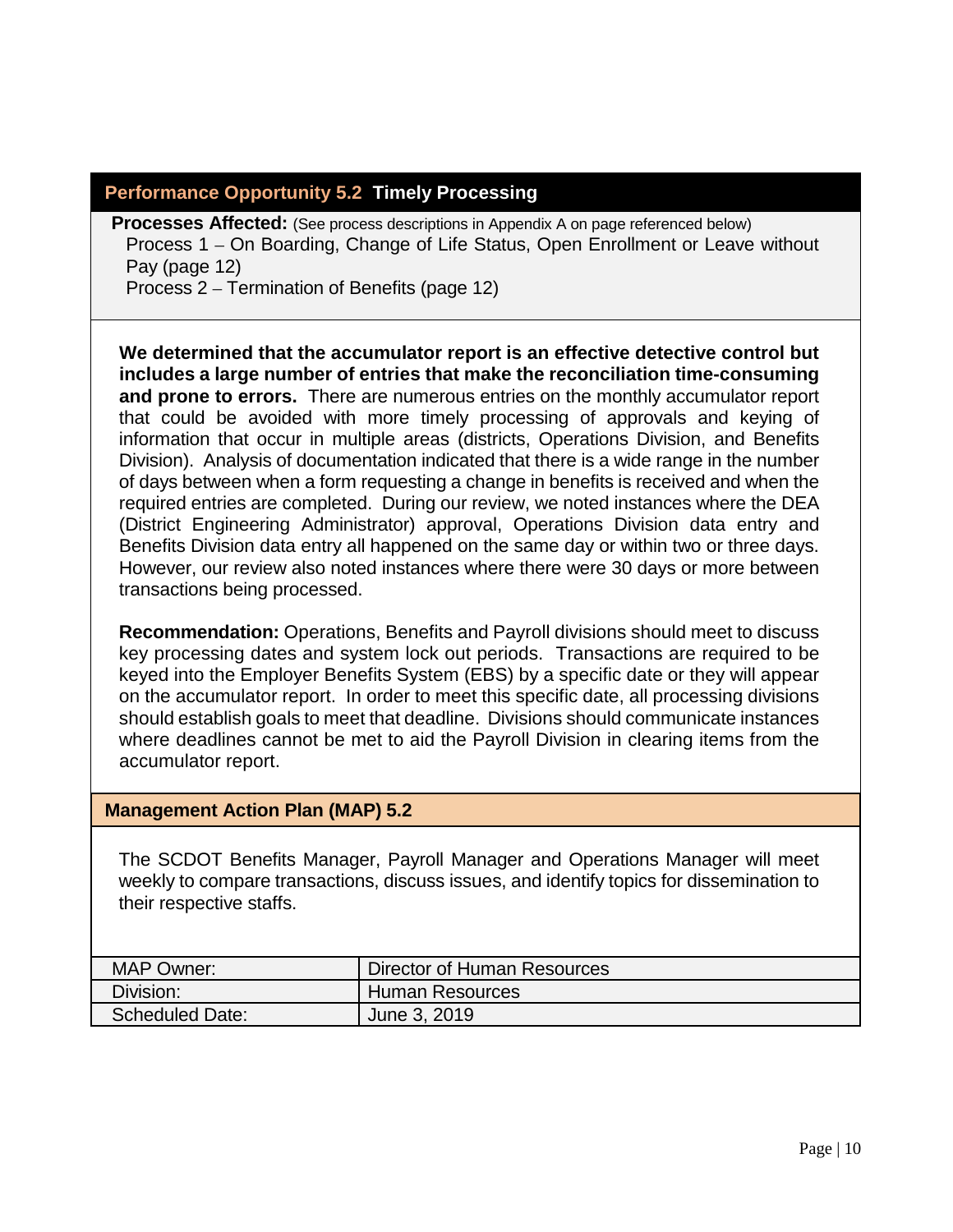#### **Performance Opportunity 5.3 Information Sharing and Communication**

**Processes Affected:** (See process descriptions in Appendix A on page referenced below) Process 1 – On Boarding, Change of Life Status, Open Enrollment or Leave without Pay (page 12)

Process 2 – Termination of Benefits (page 12)

**The Operations, Benefits, and Payroll divisions operate independent of each other but the action or inaction of each division may negatively impact the others if there is not mutual awareness.** We noted limited information sharing or communication among the three divisions. A global understanding of the entire Employee Benefits Changes activity does not exist among process owners making it difficult for them to understand how their work affects each other. The Payroll Division is physically separate from the other two divisions which may hinder effective communication.

**Recommendation:** A broad description of the activity should be documented and shared allowing employees involved in processing benefit changes to gain a better understanding of process goals.Periodic team meetings should be scheduled to share information, discuss risks and challenges, and brainstorm process improvements.Relocating payroll employees to HR may promote more effective communication and collaboration with the other HR divisions.

#### **Management Action Plan (MAP) 5.3**

Weekly, after the meeting between SCDOT Benefits Manager, Payroll Manager and Operations Manager, the three managers will discuss with their respective staff any issues that arose out of the meeting and general topics of mutual information identified at the meeting.

| <b>MAP Owner:</b>      | Director of Human Resources |
|------------------------|-----------------------------|
| Division:              | Human Resources             |
| <b>Scheduled Date:</b> | June 3, 2019                |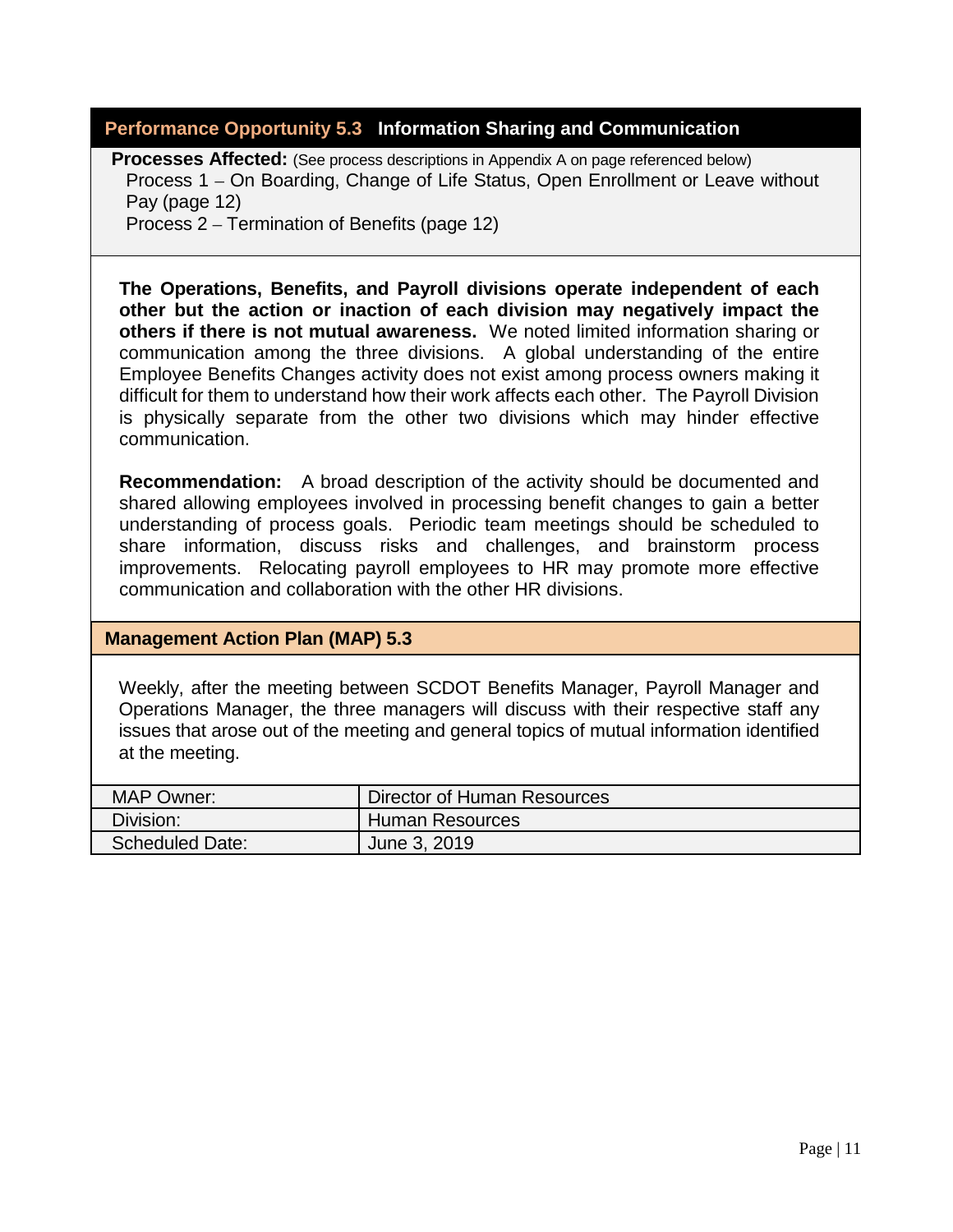

### **PROCESS DESCRIPTIONS**

### **On Boarding, Change of Life Status, Open Enrollment or Leave without Pay**

On boarding, change of life status, open enrollment and leave without pay may require documentation to support enrollment/changes to dependent coverage. New employees have thirty days from their hire date to enroll in the various benefit plans offered by the State. Their employment date dictates when they become eligible for benefits. If they start on the first working day of the month, they are eligible for the benefits starting that month. If they start on any other day of the month, they are eligible for benefits starting the first of the following month. SCDOT employees are paid twice a month. Time worked from the  $2<sup>nd</sup>$  of the month through the 16<sup>th</sup> of the month is paid on the first of the following month. Time worked from the 17<sup>th</sup> through the 1<sup>st</sup> of the next month is paid on the 16<sup>th</sup> of the following month. Benefit premiums are paid in advance with equal amounts being deducted from each paycheck. Premiums for coverage from the  $1<sup>st</sup>$  to the 15<sup>th</sup> of the month is deducted from the paycheck received on the  $2<sup>nd</sup>$  of the month. Premiums for the 16<sup>th</sup> to the end of the month are deducted from the paycheck received on the 16<sup>th</sup>. Coverage ends on the last day of the month regardless of the employees last day of employment. Change of life status requests must be entered within thirty days of the event. Failure to timely provide the documents to PEBA could result in missed or inaccurate premiums being deducted from the employee's paycheck.

The objective of this process is to ensure that requests are processed timely and accurately and that the appropriate deductions are collected.

#### **Process 2 Termination of Benefits**

Benefits are to be terminated within thirty days of the employee's last working day or immediately in the event of the death of an employee. The process starts with the completion of an on-line form. This form is electronically routed for approval by the DEA/Director. Once it is approved, the form is electronically routed to the Operations Division which keys information into SCEIS. The Benefits Division receives notification once the Operations Division has completed its process. Benefits Division employees key the information into PEBA's EBS. Once PEBA completes the termination process, it sends a file to SCEIS for uploading.

The objective of this process is to terminate employees benefits within thirty days of their last day worked or immediately in the event of the death of an employee.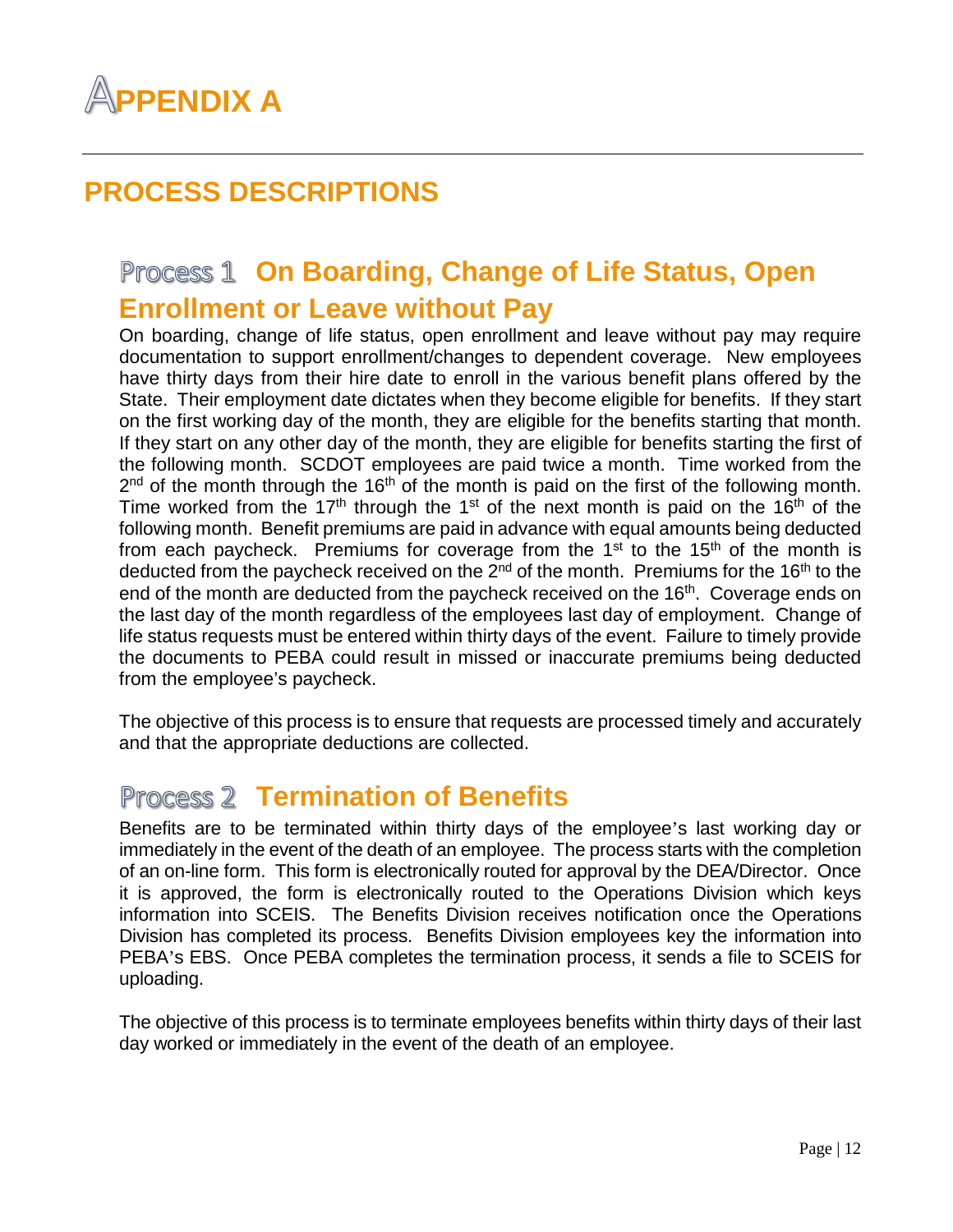

**Likelihood** 

#### **RISK SCORING MATRIX**

Risk significance is rated on a scale of 1 (lowest) to 25 (highest) and is the product of the risk consequence score (1 to 5) multiplied by the risk likelihood score (1 to 5). The following matrix provides a color scale corresponding to risk significance scores.

| Frequent<br>or Almost<br>Certain | $3-4$      | $9 - 13$ | 14-17    | 18-21    | $22 - 25$ |
|----------------------------------|------------|----------|----------|----------|-----------|
| $\overline{5}$                   | Low        | Medium   | Med-High | High     | Extreme   |
| Likely                           | $3-4$      | $5 - 8$  | $9 - 13$ | 14-17    | 18-21     |
|                                  | Low        | Med-Low  | Medium   | Med-High | High      |
| Possible                         | $3-4$      | $5 - 8$  | $5 - 8$  | $9 - 13$ | 14-17     |
|                                  | Low        | Med-Low  | Med-Low  | Medium   | Med-High  |
| <b>Unlikely</b>                  | $1-2$      | $3-4$    | $5 - 8$  | $5-8$    | $9 - 13$  |
|                                  | Minimal    | Low      | Med-Low  | Med-Low  | Medium    |
| Rare                             | $1-2$      | $1-2$    | $3-4$    | $3-4$    | $3-4$     |
|                                  | Minimal    | Minimal  | Low      | Low      | Low       |
|                                  | Incidental | Minor    | Moderate | Major    | Extreme   |

Consequence